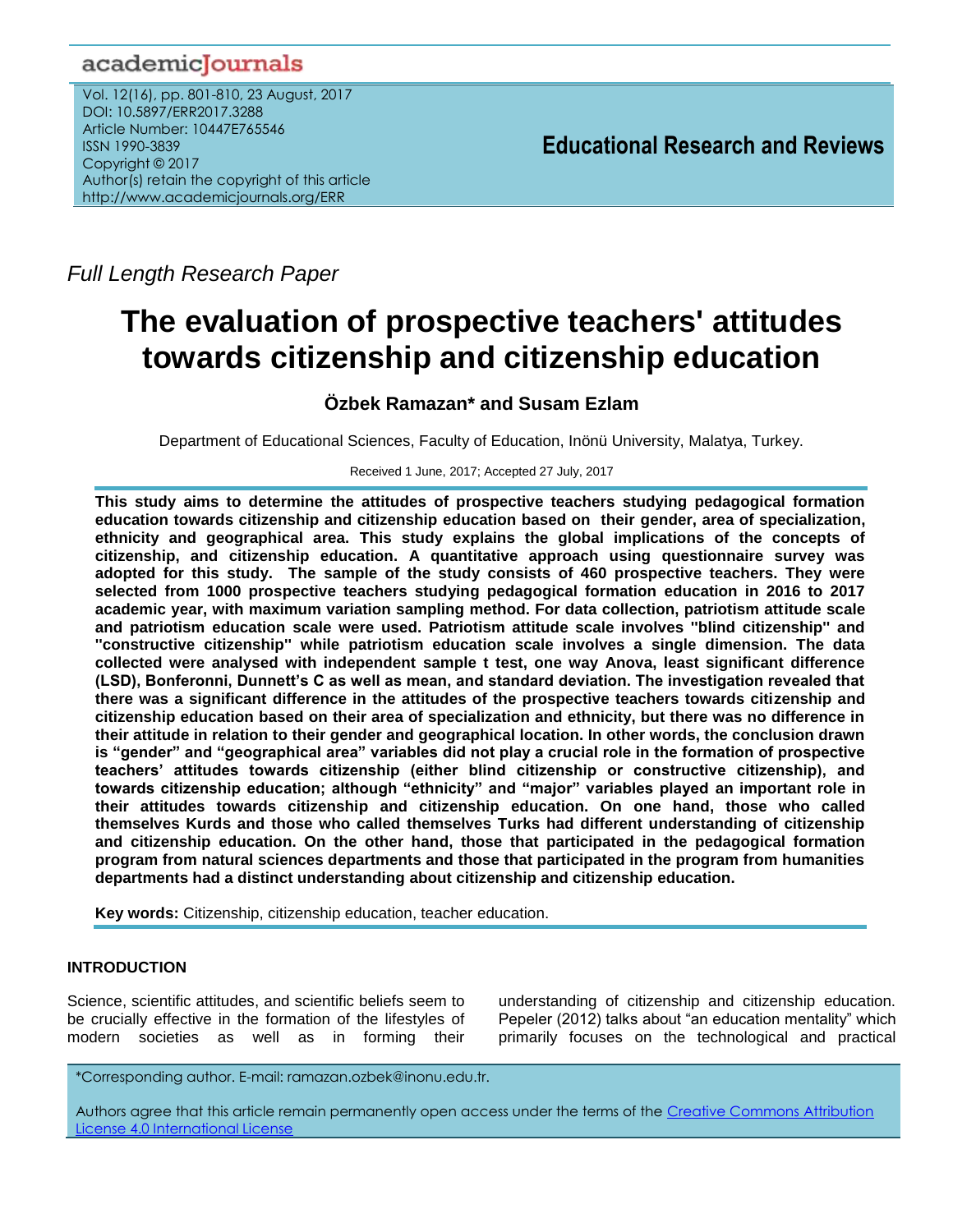efficacy of education. He contrasts it with an education policy in which thought exercises are of primary importance through which students gain some crucially positive attitudes and values that help them become responsible citizens in addition to gaining technological expertise, skills and knowledge required for their major education. This point will be evaluated later, hinting on the fact that the importance of the humanities has gradually decreased in modern education institutions due to some economical and practical concerns which make students and prospective teachers focus merely on the short-term consequences of education.

Citizenship and Human Rights Education (CHRE) is one of the top, ''indispensable'' priorities of the modern society. Societies living in different geographical locations need to create better communication with other societies because of global requirements. The continuity of this communication in a healthy way can only be possible with a universal understanding of citizenship and human rights. For this reason, "citizenship" and "human rights" are among the most important junctive points through which modern societies can create their best international relations. This is what motivated us to investigate and interpret the prospective teachers' attitudes towards citizenship and citizenship education.

Citizenship and human rights are different yet complementary notions. As a notable universal application starting with Magna Charta, citizenship and human rights became an indispensable priority of almost all societies with its continuing development cycle in the form of published international declarations. To be specific, human rights and citizenship violations motivate societies to make use of effective sanctions including declaration of war, if not frequently.

Therefore, to develop a modern society without violence, the confusion regarding citizenship and human rights needs to be clarified and put into effect by means of education. For this reason, the theoretical, scientific and applicative aspects of this process deserve careful attention and investigation. The number of researches on such an important topic is unfortunately very limited. It seems more clearer that the more importance we attach to citizenship and human rights in our education programs, both in terms of quality and quantity, the more optimistic and humane world we may hope for our prospective children.

The concept of homeland signifies the country where one is born and raised or is where one feels attached to emotionally (Büyük, 1986) or a place where common life and common ideals take place in such a way as to allow for individual definitions, abilities and forms of expression. People who share similar culture and ideals and who have the common bond of unity experience such a partnership in a specific piece of land. Homeland is defined as the place where this partnership takes place (Doğan, 2001).

We can define the concept of homeland, which we also refer to as country today, as an area of sovereignty and a

piece of land in its borders (Doğan, 2001). It is clear from the definition that this border is a piece of land including both underground and above ground, on which both aliens and citizens live, in which a series of rules are in place, to which citizens relate with the bond of citizenship.

However, the concept of homeland in terms of quality has been understood and interpreted differently in the historical process. In other words, there are important differences between the modern and traditional definitions of homeland. These definitions may also differ from age to age, from society to society, and from culture to culture, depending on which understanding and practices of education and which forms of government are endorsed.

In brief, "homeland" is where people are not only born and grown up, but also equipped with social values, where they acquire their national identities. Therefore, it is a sacred place where humans are praised for being a part of, honoured to serve and they are ready to make every sacrifice including facing death if necessary (Yılmaz, 2000).

## **Citizen**

A citizen is synonym for a member of a nation (Büyük, 1986); a person who has civil and political rights, and suffrage in a state (Antonym of alien) (Büyük, 1986). According to Harvey (1997), a citizen is a person that lives in a state, protected by law, has right to vote in elections, is able to understand responsibilities of a citizen protected by that law, pays taxes and accepts rights of others. According to Vural (2000), citizens are all people living in the same homeland and who are connected to the same state with the same bond of citizenship. All states determine who a citizen is with the law. In the Constitution of The Republic of Turkey, article 66 says, ''every person who is bonded to Turkish State with the bond of citizenship is Turk''.

## **Citizenship**

Today, the concept of citizenship is defined differently in different countries according to their social, cultural, economic and geo-political positions. However, as the world becomes a global village, it is inescapable that these definitions have some common reference points. While Balasubramanian (quoted: Rozemeijer, 2001: 16) defines citizenship as a person's ability to contribute to the society's progress and development, Monoye (quoted: Rozemeijer, 2001: 16) defines it as relationships between people and the state. Therefore, it is a process that consists of mutual duties and responsibilities between the individual and the state. The nature of this process is determined by the state's culture, lifestyle, and political structure, geopolitical and economical features.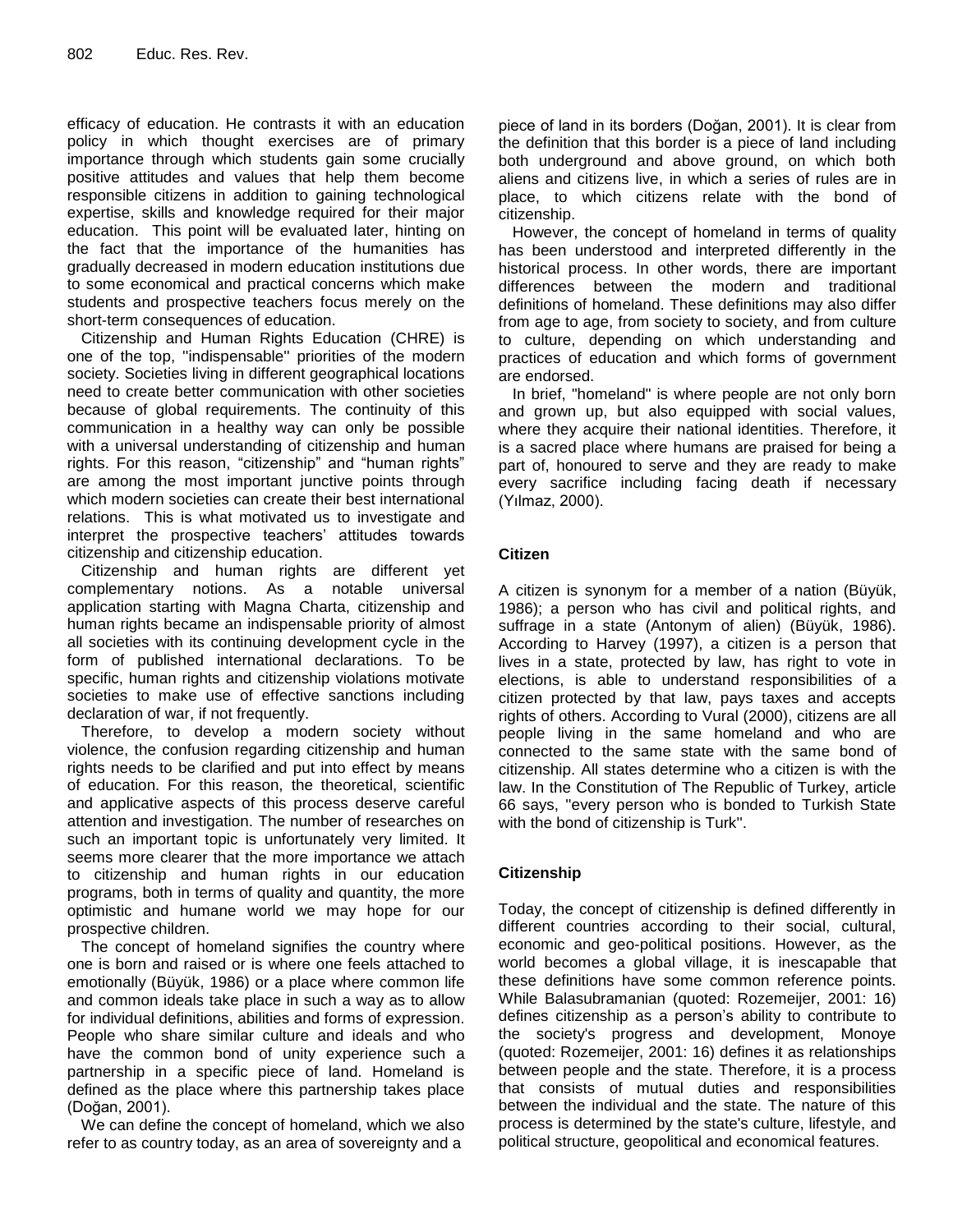But those determinative features, especially with the help of the recent rapid changes and social relations seem to have turned into a universal feature.

## **Meaning of citizenship education**

If we consider citizenship as a legal connection between a citizen and the state, citizenship education is a preparatory education activity for individuals to take part in this process. According to Davies (2000), citizenship or citizen education is the process of activities that fully prepare young people for their roles and responsibilities as citizens.

The word citizenship implies ''right'' and ''responsibility''. When we say ''right'', what comes into mind is the right given to an individual by a certain society and when we say ''responsibility'', we remember the duties of an individual to a society or state. These two elements need to be considered together with the concept of citizenship. In democratic societies, "right" and "responsibility" are discussed together; in fact, in those societies, rights have more priority. On the other hand, in societies without complete democratization, the aspect of duty is given more priority and concept of rights are kept in the dark (Kıncal, 1998).

In the report ''Democracy Teaching and Citizenship Education in Schools'' in 1998, citizenship education is defined as the act of educating individuals who know and act upon their duty as citizens at the same time; it is not only providing knowledge about citizenship and society but also teaching other developments, skills and insight to explain the large subjects like environmental education, development education and peace education (Davies, 2000).

Keeping this in mind, ''citizenship education'' may be defined as a doctrine that gives information about the rights and duties of the individuals living in an organized society, the duties and responsibilities of the people to each other and their relations with various institutions and organizations in society (Nomer, 1983). Therefore, citizenship education is not only based on knowledge, but also focuses on the act of knowing the rights and duties of individuals within and outside the society.

It is evident that, there is no such thing like freedom without any limits. Such kind of freedom is only partially feasible for a limited number of individuals in societies that are governed by dictators. This is contrary to the common principles of today's understanding. The intensity of human relations and globalization has made these kinds of practices almost impossible. Recently, because of those reasons many governments have had to leave their place to more democratic and liberal governments. It will be possible for all people to have equal rights and duties only through just usage of rights and duties.

The state will gain more respect in an environment

where separations and privileges are gradually erased. As a natural result of these developments, the concept of the state which is suspicious about its citizens will be abandoned; instead, a concept of state that trusts on its citizens will rise.

## **Objectives of citizenship education**

Active citizenship education involves three main interrelated qualities. These are social and moral responsibility, social participation and political consciousness. To create this consciousness the following must occur:

1. Helping young people understand their social and moral responsibilities towards each other and against authority.

2. Creating opportunities for children to be active in school and the social environment.

3. Teaching young people to understand how a broad political system works, helping them learn how they can function in such system by becoming active, critical and responsible citizens. These aspects are considered the necessary subjects in citizenship education (McGonigle, 1999).

Certainly, the duties and responsibilities of citizens are not just to abide by the law and to be respectful. Adopting the customs and traditions of the society, trying to protect them, and most importantly, to carry the culture of the society to the next generations are also required (Büyükkaragöz and Kesici, 1998). Because culture exhibits dynamic features, it is necessary for citizens to get education to be creative and especially to be adaptable to recent changes. Today, certain behaviours limited to a single culture are about to vanish. For this reason, one of the most important functions of education is its unifying power which is value-laden.

## **Aspects of citizenship education**

The tribal culture in traditional societies has given way to universal culture, and traditional education has given its place to modern education; and antidemocratic governments have left their place to democratic governments. No longer lives the individual only in his own society but is almost intertwined with other societies. This requires active harmonization of individuals with the lifestyles of other societies. If democracy is based on personality rights, freedom of expression and thought, the content of the education system should always provide the young with these freedoms (Menter and Walker, 2000).

When we look at educational objectives, we observe that this covers areas such as individuals, society and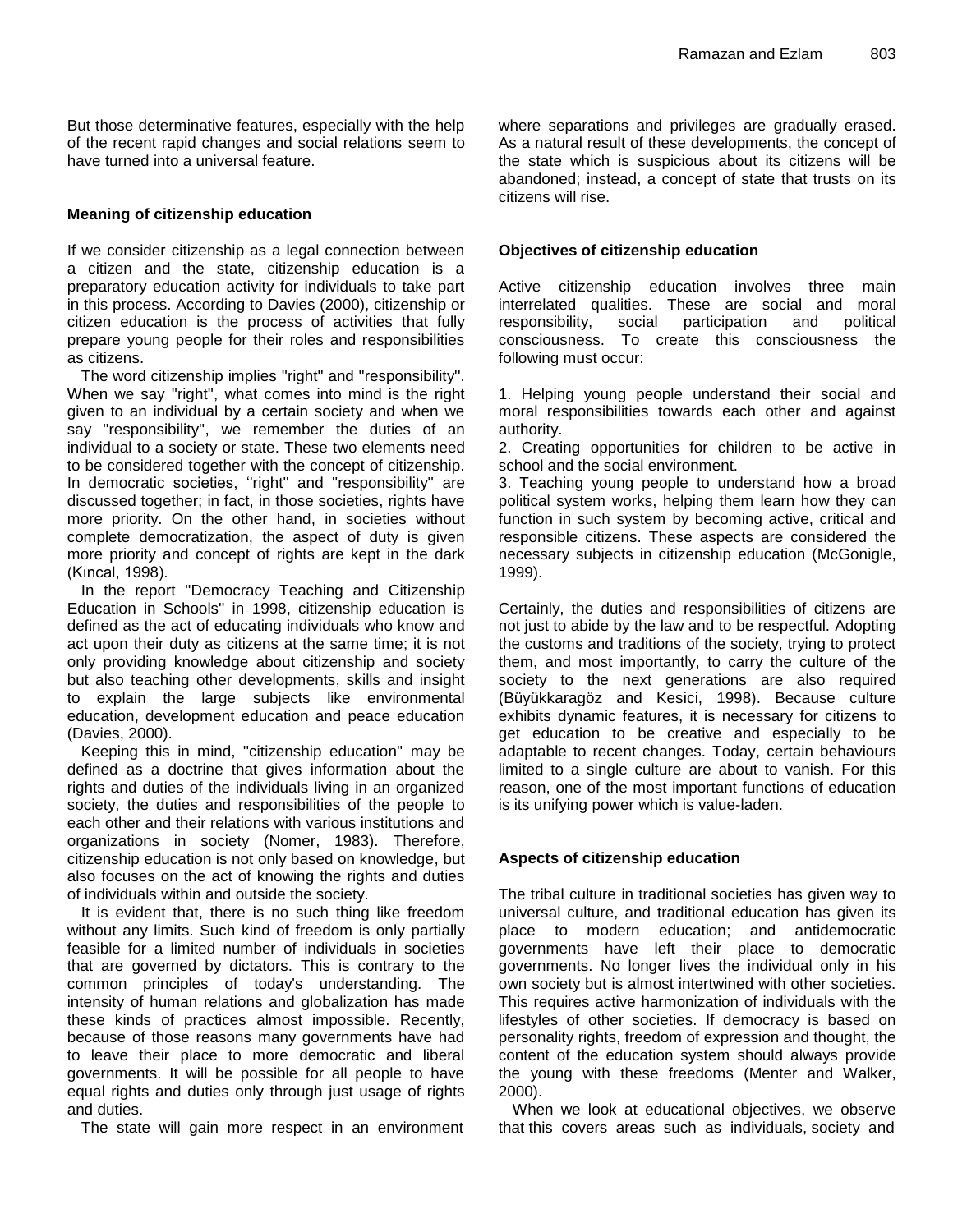subjects (Tekin, 1984). We see that these dimensions cover firstly the individual, secondly the country and thirdly the world in which an individual lives with people from other countries (Kıncal, 1998).

Lynn gives the following explanation regarding this issue: "The goal of citizenship education in schools and colleges is to make individuals value the features of democratic participation, to ensure the rights and responsibilities at a high level and to make choices without the need for responsibility for their development within active citizenship awareness. Citizenship education involves learning and developing human rights and responsibilities: social and moral responsibilities, community involvement and politics. Citizenship gives students an effective role in society and the region, as well as knowledge, skills and understanding at national and international levels" (Davies, 2000).

Citizenship is simply the fulfilment of the rights and obligations of the individual in the framework of law and certain principles. One of the main tasks of education is to help them socialize or, in other words, to make them sociable. Smith, Stanley and Shores (quoted, Fidan and Erden, 1993: 19) broadly define education as all social processes that influence the teaching of individual society standards, beliefs and ways of living. Citizenship is the resulting reflection of events that are much more extensive than these.

Another important point in citizenship education is that it includes both national and international aspects. People get into relations with foreigners, travel with them, build family bonds with them, and interact with them through internet. Global citizenship requires being a part of a global community or living in confidence in different communities around the world. Oxfam (quoted: Harvey, 1987) suggests that a global citizen should have the following characteristics:

1. Being aware of the world and seeing their role as world citizens.

2. Respect for different values.

3. Being willing to build more equal and powerful peace in the world.

4. Taking responsibility to make others active.

According to Harvey (1997), citizenship education should have the following three features:

1. Social and moral responsibility: To learn that both selfreliance, social and moral behavioural responsibilities belong to one group in the sense of authority.

2. Learning to live with society: Learning to be helpful to their neighbours and in their lives.

3. Political consciousness: To learn how to be influential in institutions, solving problems, democratic practices and in social, national, regional, and political contexts.

Jones and Theresee (2001) argue that there are five

main issues related to citizenship:

- 1. Politic consciousness
- 2. Rights
- 3. Differences between duties and rights
- 4. Interests in benefits of democratic values
- 5. Citizen rights and public participation

Again, referring to Crick (1998) report in the same article, it is said that the report focuses on three characteristics, and that these features emphasize unity in the formation of citizenship. These three characteristics are: Social and moral responsibilities, social participation and political consciousness.

## **Purpose of the study**

The purpose of this study is to determine the attitudes of the prospective teachers towards citizenship and citizenship education depending on some variables, and to evaluate the concepts of citizenship and citizenship education.

## **Sub problems of research**

The sub-problems that need to be answered in the framework of the problem described above are:

Do prospective teachers' attitudes towards citizenship and citizenship education differ according to:

- 1. Their gender
- 2. Their major
- 3. Ethnicity

4. Geographical area where they spend most of their lifetime?

## **METHODOLOGY**

This section contains information about the model of the research, the population and sample, data collection tools, and data analysis.

## **Research model**

Survey-type research model was used in this study because the aim of this research is to investigate the attitudes of prospective teachers studying pedagogical formation education to citizenship and citizenship education and to investigate relations with various variables. The survey model is a research approach used to describe past or existing situation as it exists (Karasar, 2005).

## **Population and sampling of the study**

The population of the research consists of 1000 prospective teachers studying Pedagogical Formation Education in 2016 to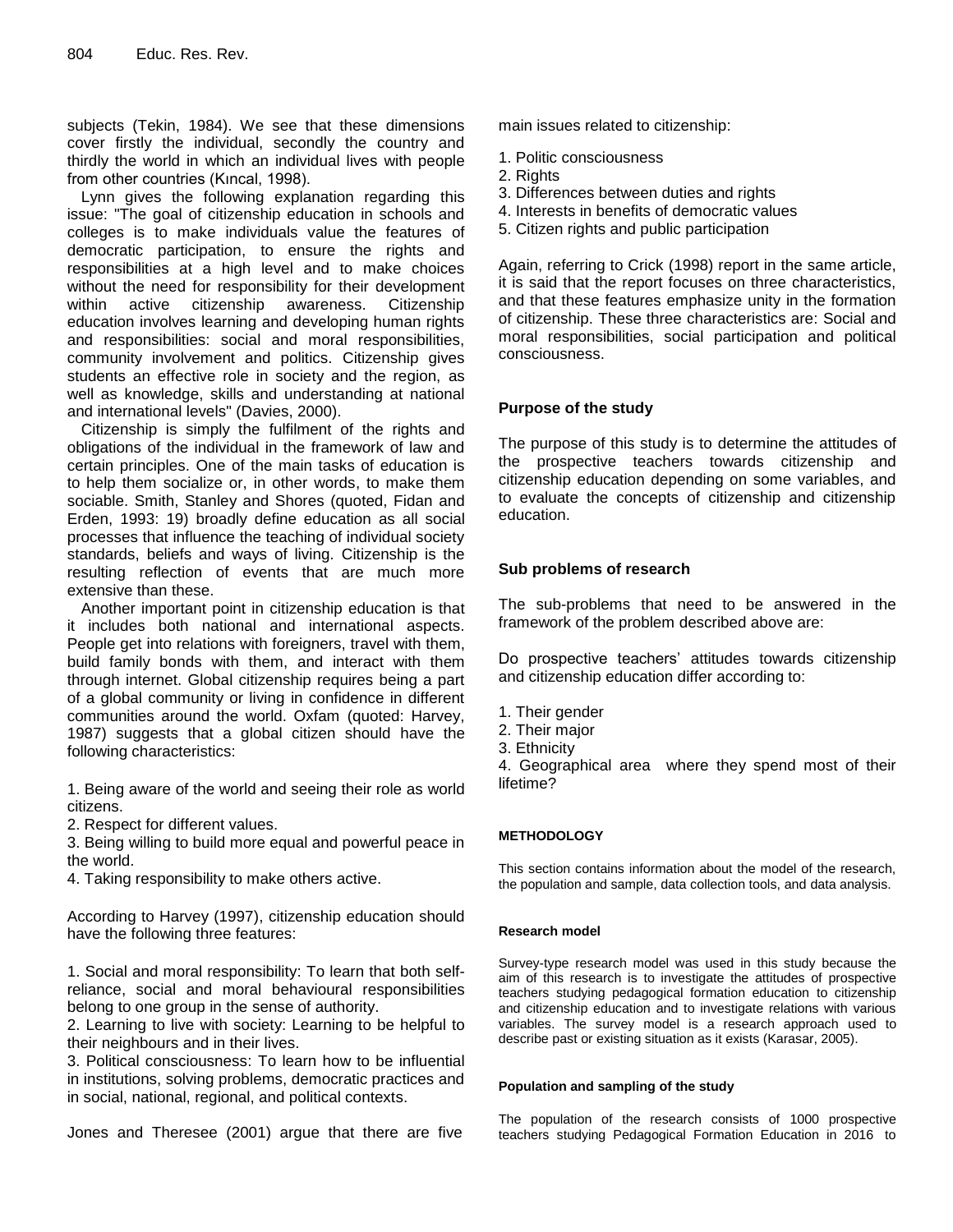2017 academic year in Faculty of Education at Inonu University. They are from different undergraduate education departments like social sciences, natural sciences, theology, art, health etc. The maximum variation sampling method was used in the selection of the research sample. For this reason, the research sample was chosen to reflect the variables (sex, department, region, ethnicity etc.) of the study. 460 prospective teachers participated voluntarily in the research. 460 forms were returned from the questionnaire distributed. 51 forms were not used for analysis. These forms were removed during the process of checking the validity, reliability and normality of the study. A total of 409 forms were used for data analysis.

#### **Data collection tools**

The survey form used as a data collection tool in the research consists of three parts:

- 1. Personal information form
- 2. Patriotism attitude scale and
- 3. Patriotism education scale.

#### *Personal information form*

In the personal information form used to determine the demographic characteristics of the potential teachers in the survey, the participants were asked about their gender, teaching areas, the way they describe themselves, and the geographical regions where they have spent most of their lives.

#### *Citizenship attitude scale*

This scale was adapted to Turkish by Yazıcı (2009) and Schatz et al. (Schatz (1999; quoted, Yazıcı, 2009)) which was developed to differentiate between blind and constructive patriotism and their relation to other social phenomena. The original scale was prepared by Schatz, Staub and Lavine with an appeal to the preliminary work of Schatz (1994). In the internal reliability analysis of the scale used in this study, the Cronbach's alpha coefficient was calculated as 78. To determine the structural validity of the scale, descriptive factor analysis and Varimax Rotation Method was used. In the reliability study, the number of factors is limited to two. In the factor analysis, blind patriotism items were collected under the first factor and constructive patriotic items were collected under the second factor. The Patriotism Attitude Scale consists of 20 items with a blind patriotic dimension of 12, and a constructive patriotic dimension of 8. The responses to the 5-point Likert-type scale are; "I strongly disagree", "I disagree", "Undecided'', ''I agree" and "I strongly agree".

#### *Citizenship education scale*

The scale developed by Yazıcı (2009) was used to measure the attitudes towards patriotism education. The one-dimensional scale aims to measure the general attitude of teachers towards patriotism education. There are 10 questions on the scale. The responses to the scale developed on 5-point Likert-type scale are; "I strongly disagree", "I disagree", "Undecided'', ''I agree" and "I strongly agree"

#### *Data analysis*

Data collected from the study are analysed with independent sample t test according to gender; while the data were analysed

with one way Anova, LSD, Bonferonni, Dunnett's C according to major, ethnicity and geographical area. Additionally, the mean, standard deviation is used for the analysis.

## **FINDINGS AND DISCUSSION**

In this section, the results of the analysis of the attitudes of the prospective teachers towards citizenship and citizenship education based on their gender, department, ethnicity and geographical area are given. The findings are interpreted in accordance with the results of analysis.

## **Does the attitude of the prospective teachers towards citizenship and citizenship education differ according to their genders?**

Independent sample t test was used to analyze the attitudes of prospective teachers towards citizenship and citizenship education according to gender. The results of the analysis are given in Table 1. Table 1 shows the attitudes of prospective teachers towards blind citizenship, constructive citizenship, and citizenship education.

Based on the data, it is concluded that the differences between the sexes are not significant. However, when the average scores are examined, it is observed that the blind citizenship scores in both women and men are higher than the scores in other dimensions. This result shows that people are not much interrogative about the formation of citizenship attitudes. Blind citizenship scores  $x = 33.30$  to 33.71, constructive citizenship scores  $x =$  $30.85$  to  $x = 30.88$ , and citizenship education attitude scores  $x = 29.61 x = 28.64$ .

## **Does the attitude of the prospective teachers towards citizenship and citizenship education differ according to their majors?**

Variance analysis was conducted to determine the difference of attitude toward citizenship and citizenship education in accordance with the majors of prospective teachers. One Way Anova results are shown in Table 2. According to the One-Way ANOVA results, it was determined that there is a significant difference in the dimensions of constructive citizenship and citizenship education. Post hoc tests need to be performed to determine which groups differ between these two dimensions. It is necessary to first determine whether the distribution of variances is equal to decide which post hoc test is to be performed. So, the results of the levene test should be examined. The results of the Levene test are given in Table 3.

Significant differences were found in the Citizenship Education dimension of the results of the Levene test. This result shows that the variances for the dimension constructive citizenship are equally distributed and the variances for the dimension citizenship education are not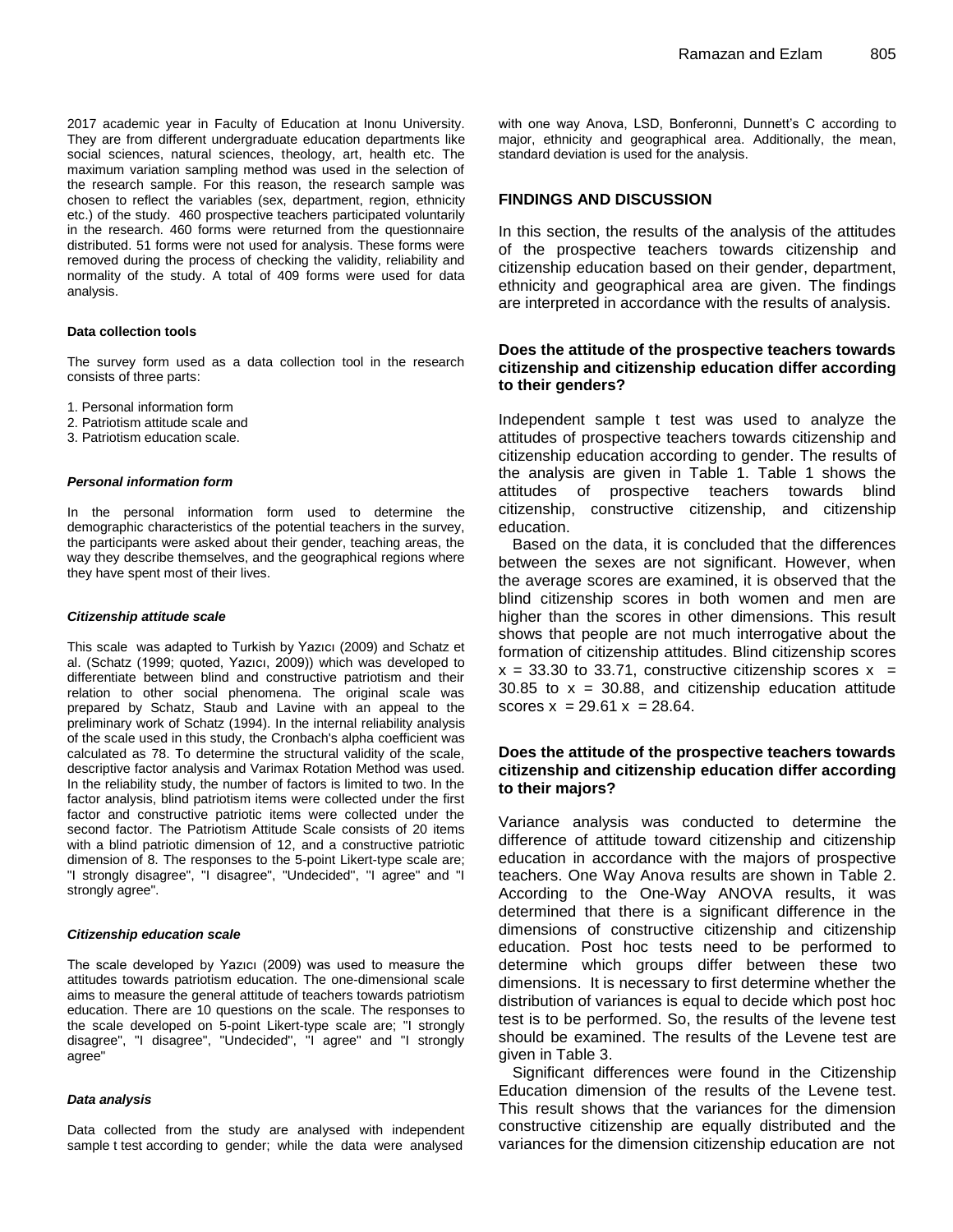| Variable                 | Gender         | N          | Mean           | SS           |          | D     |
|--------------------------|----------------|------------|----------------|--------------|----------|-------|
|                          | Male           | 301        | 33.30          | 5.77         |          | 0.536 |
| Blind citizenship        | Female         | 108        | 33.71          | 5.94         | $-0.619$ |       |
| Constructive citizenship | Male<br>Female | 301<br>108 | 30.88<br>30.85 | 4.24<br>3.03 | 0.064    | 0.949 |
| Citizenship education    | Female<br>Male | 301<br>108 | 28.64<br>29.61 | 4.25<br>5.30 | $-1.898$ | 0.058 |

**Table 1**. The independent samples t-test in terms of gender.

Df:407.

**Table 2.** One way variance analyses scores according to prospective teachers' majors.

| Variable                 |                | Sum of squares | df  | Mean square              | F     | Sig.  |
|--------------------------|----------------|----------------|-----|--------------------------|-------|-------|
| Blind citizenship        | Between groups | 124.147        | 5   | 24.829                   |       |       |
|                          | Within groups  | 13671.193      | 403 | 33.924                   | 0.732 | 0.600 |
|                          | Total          | 13795.340      | 408 |                          |       |       |
| Constructive citizenship | Between groups | 270.999        | 5   | 54.200                   | 3.565 | 0.004 |
|                          | Within groups  | 6126.389       | 403 | 15.202                   |       |       |
|                          | Total          | 6397.389       | 408 | $\overline{\phantom{0}}$ |       |       |
|                          | Between groups | 311.333        | 5   | 62.267                   | 3.056 | 0.010 |
| Citizenship education    | Within groups  | 8210.354       | 403 | 20.373                   |       |       |
|                          | Total          | 8521.687       | 408 |                          |       |       |

#### **Table 3.** Test of homogeneity of variances.

| Variable                 | Levene statistic | df1 | df2 | Siq.  |
|--------------------------|------------------|-----|-----|-------|
| Constructive citizenship | 0.302            |     | 403 | 0.911 |
| Citizenship education    | 2.987            |     | 403 | 0.012 |

equally distributed. Least significant difference (LSD) test can be used to determine the difference between the groups in dimension of constructive citizenship. In the dimension of citizenship education, Dunnett's C was used in the post hoc tests because the variances were not equally distributed (Table 4).

According to Table 4, there were significant differences between the mean scores of the attitudes of the preservice teachers' major they studied. The LSD test was used to determine which groups have significant differences in constructive citizenship dimension. The results of the analysis are given in Table 4.

From the analysis of the results in the dimension of constructive citizenship attitude, the difference between the social sciences and natural sciences, the social sciences and the fine arts, the natural sciences and the health, the natural sciences, the theology and the natural sciences, and other fields are significant. Mean score of social sciences is highest in constructive citizenship. This can be considered as an expected result because the prospective teachers of social sciences are more knowledgeable and experienced about the citizenship.

The Dunnett's C test was used to determine which groups have significant differences in constructive citizenship dimension. From the analysis of the results in the dimension of citizenship education, there is a difference between fine art and theology, other major and theology. This result is quite significant. In social sciences where citizenship education is also related, it could be expected that attitude scores are higher than other groups. Citizenship attitude score was found to be very low in theology group. It can be argued that this situation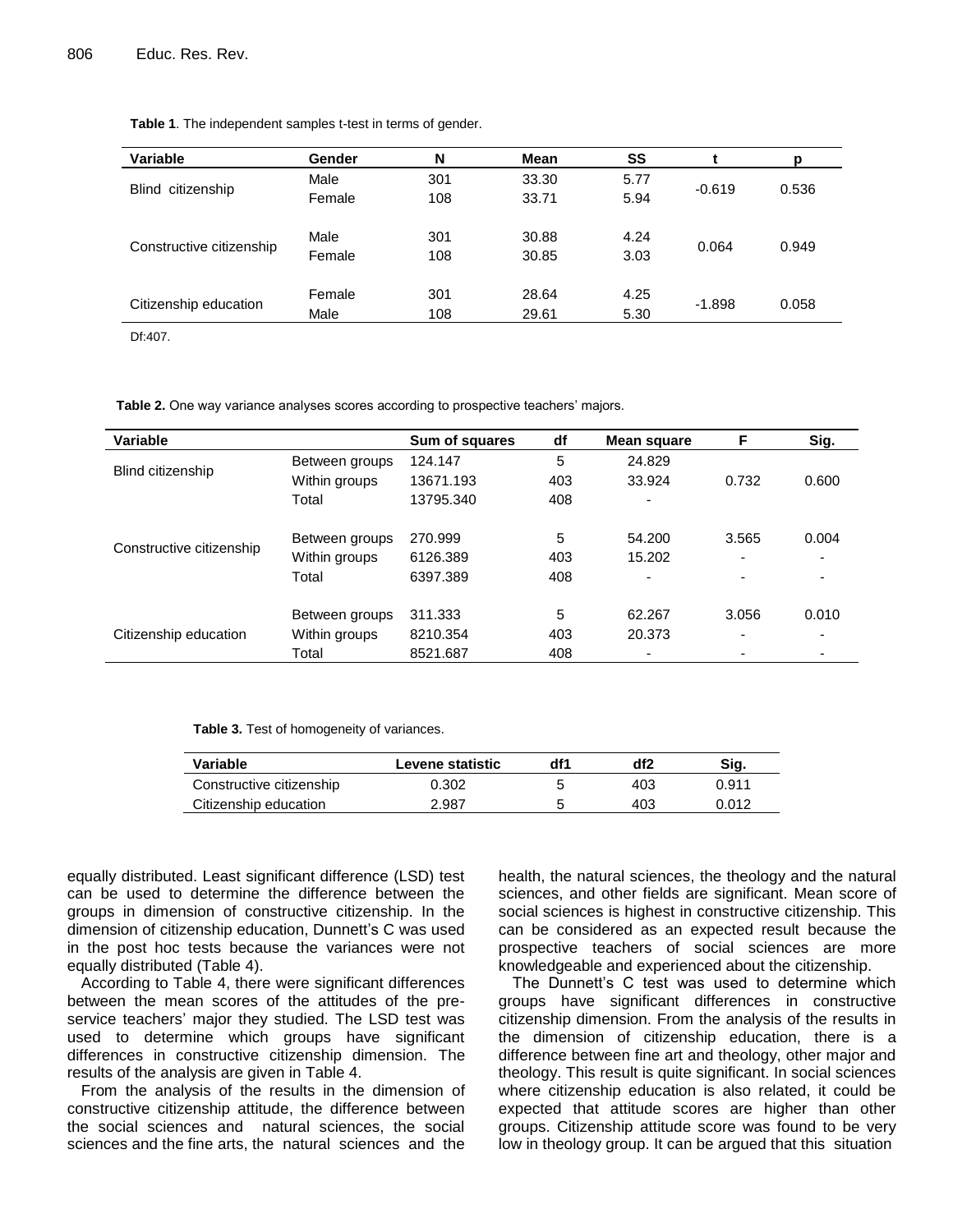**Variable <sup>N</sup> Mean Std. Deviation LSD Blind citizenship**  Social Sciences 148 33.75 5.84 - Natural Sciences 68 33.22 6.12 Health 65 33.24 5.81 Theology 41 31.95 5.12 Fine Arts 37 33.67 6.03 Other Majors 50 33.92 5.72 Total 409 33.41 5.81 **Constructive citizenship** Social Sciences 148 31.65 4.05 Social with Natural; Social with Fine Arts; Natural with Health; Natural with Theology; Natural with Others Natural Sciences 68 29.33 4.23 Health 65 30.86 3.49 Theology 41 31.19 3.60 Fine Arts 37 30.21 4.08 Other Majors 50 30.88 3.51 Total 409 30.87 3.95 **Citizenship education** Social Sciences 148 28.52 4.22 Fine Art with theology; Other Major with theology Natural Sciences 68 29.23 4.81 Health 65 28.89 4.26 Theology **41** 27.12 3.29 Fine Arts 37 30.75 6.30 Other Majors 50 29.62 4.54 Total 409 28.89 4.57

**Table 4**. Decriptive attitude scores according to prospective teachers' major.

is caused by the understanding of citizenship depending on the religious values that the group has. As a result, it is possible to find similarities or differences in this work by examining the citizenship attitudes of other religions more extensively.

## **Do prospective teachers' attitudes towards citizenship and citizenship education differ according to their ethnicity?**

Variance analysis was conducted to determine the change of prospective teachers' attitudes toward citizenship and citizenship education according to their ethnicity. One Way Anova results are shown in Table 5.

According to the One-Way ANOVA results, it was determined that there is a significant difference in the dimensions of blind citizenship. Post hoc tests need to be performed to determine which groups differ between these two dimensions. It is necessary to first determine whether the distribution of variances is equal to decide which post hoc test is to be performed. So, the results of the Levene test should be examined. The results of the Levene test are given in Table 6.

Significant differences were not found in the blind citizenship dimension of the results of the levene test. This result shows that the variances for the dimension of blind citizenship are equally distributed. Bonferonni test can be used to determine the difference between the

groups in dimension of blind citizenship (Table 7). As seen in Table 7, there are significant differences between the mean scores of the attitudes of the prospective teachers in dimension of blind citizenship according to their ethnicity.

According to bonferroni test results, it was determined that the difference is between Turkish and Kurdish. From this, it was observed that the mean score of blind citizenship of those who call themselves Turkish is higher than the mean score of those who call themselves Kurdish (Turkish  $\bar{x} = 34.02$  and Kurdish  $\bar{x} = 31.20$ ).

In other words, the group that calls themselves Kurdish has a more critical character than the group, regarded as Turkish, about the citizenship of the group. In addition, according to the mean scores of attitudes based on their ethnicity, it is observed that the blind citizenship average score  $(\bar{X} - 33.41)$  is higher than the constructive citizenship score ( $\bar{X}$  = 30.87) and the constructive citizenship score is higher than the citizenship education mean score.

## **Do prospective teachers' attitudes towards citizenship and citizenship education differ according to geographical area where they spent most of their lifetime?**

Variance analysis was conducted to determine the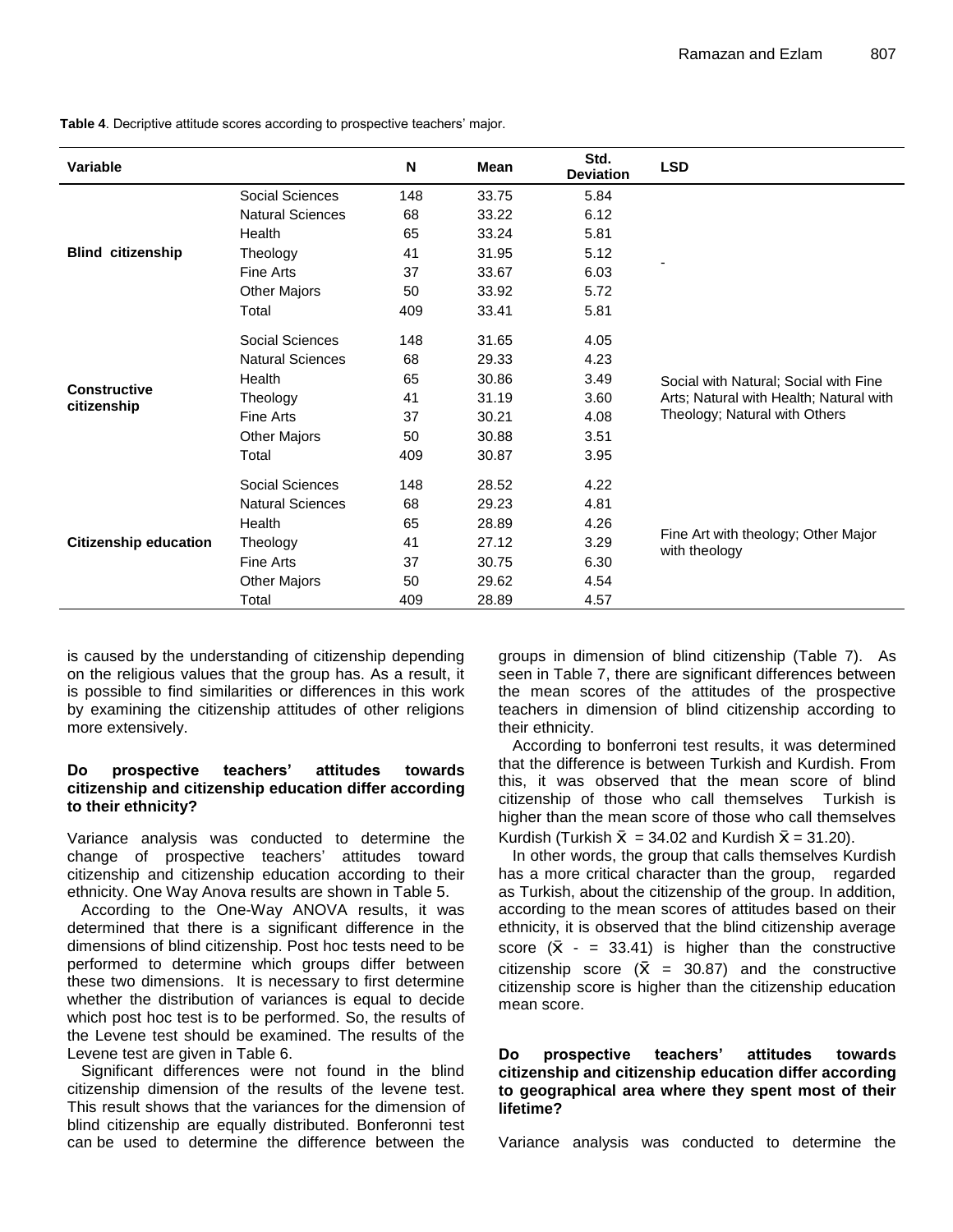| Variable                        |                | <b>Sum of Squares</b> | df  | <b>Mean Square</b>       | F                        | Sig.  |
|---------------------------------|----------------|-----------------------|-----|--------------------------|--------------------------|-------|
|                                 | Between groups | 462.208               | 2   | 231.104                  | 7.037                    | 0.001 |
| <b>Blind citizenship</b>        | Within groups  | 13333.132             | 406 | 32.840                   | $\overline{\phantom{0}}$ |       |
|                                 | Total          | 13795.340             | 408 | $\overline{\phantom{0}}$ | ۰                        |       |
| <b>Constructive citizenship</b> | Between groups | 54.654                | 2   | 27.327                   | 1.749                    | 0.175 |
|                                 | Within groups  | 6342.734              | 406 | 15.622                   | -                        |       |
|                                 | Total          | 6397.389              | 408 |                          |                          |       |
|                                 | Between groups | 6.102                 | 2   | 3.051                    | 0.145                    | 0.865 |
| <b>Citizenship education</b>    | Within groups  | 8515.585              | 406 | 20.974                   |                          |       |
|                                 | Total          | 8521.687              | 408 |                          |                          |       |

**Table 5.** Anova test results according to their ethnicity.

**Table 6**. Test of homogeneity of variances.

| Variable                 | <b>Levene Statistic</b> | df1 | df2 | Sia   |
|--------------------------|-------------------------|-----|-----|-------|
| <b>Blind citizenship</b> | .518                    |     | 406 | חממ ח |

**Table 7**. Descriptive attitude scores according to their ethnicity.

| Variable                        |       | N   | Mean  | <b>Std. Deviation</b> | <b>Bonferroni</b> |
|---------------------------------|-------|-----|-------|-----------------------|-------------------|
| <b>Blind citizenship</b>        | Kurd  | 71  | 31.19 | 6.15                  |                   |
|                                 | Turk  | 292 | 34.01 | 5.71                  | Kurd-Turk         |
|                                 | Other | 46  | 33.02 | 5.10                  |                   |
|                                 | Total | 409 | 33.41 | 5.81                  |                   |
|                                 |       |     |       |                       |                   |
|                                 | Kurd  | 71  | 30.63 | 4.53                  |                   |
| <b>Constructive citizenship</b> | Turk  | 292 | 31.07 | 3.85                  |                   |
|                                 | Other | 46  | 29.95 | 3.54                  |                   |
|                                 | Total | 409 | 30.87 | 3.95                  |                   |
|                                 |       |     |       |                       |                   |
| <b>Citizenship education</b>    | Kurd  | 71  | 28.87 | 5.75                  |                   |
|                                 | Turk  | 292 | 28.95 | 4.36                  |                   |
|                                 | Other | 46  | 28.56 | 3.83                  |                   |
|                                 | Total | 409 | 28.89 | 4.57                  |                   |

change of prospective teachers' attitudes toward citizenship and citizenship education according to geographical area where they spent most of their lifetime. One Way Anova results are shown in Table 8. According to the One Way Anova results, it was determined that there is no significant difference in the dimensions of blind citizenship, constructive citizenship and citizenship education. The mean scores range from  $\bar{x} = 28.00$  to  $\bar{x} =$ 34.15 as shown in Table 9. When attitude scores according to geographical regions are examined, it is observed that the highest attitude scores belong to the Mediterranean region in blind citizenship, central Anatolia region in constructive citizenship and Mediterranean

regions in citizenship education.

## **CONCLUSIONS AND SUGGESTIONS**

The main concern of this study is twofold: to determine the attitudes of prospective teachers who participated in pedagogical formation education towards citizenship and citizenship education, and to evaluate the consequences with the aim of shedding light on understanding the nature of future orientation of education.

The results of the empirical findings of this study provided us with the fact that perception of citizenship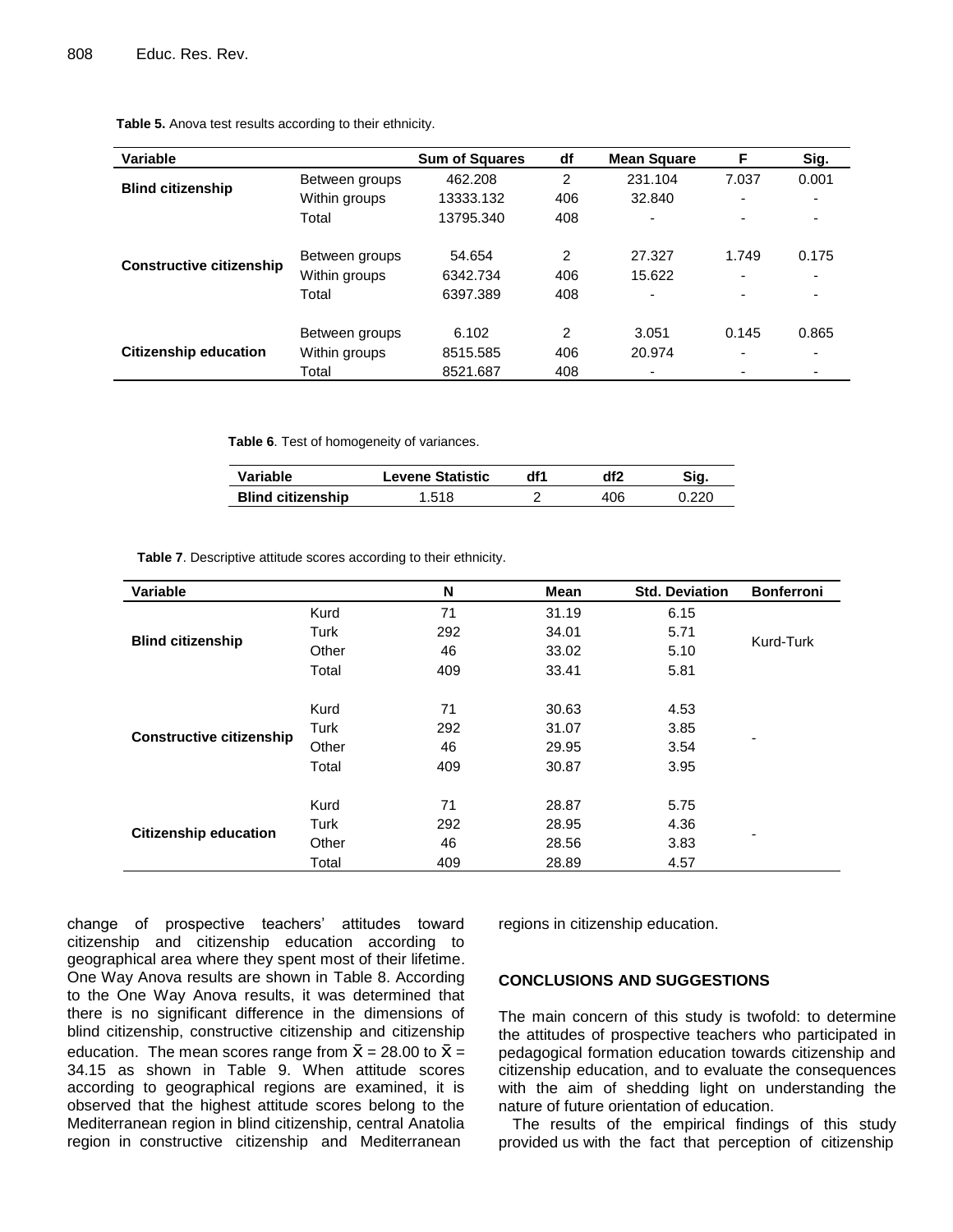| Variable                        |                | Sum of squares | df  | Mean square | F     | Sig.  |
|---------------------------------|----------------|----------------|-----|-------------|-------|-------|
|                                 | Between groups | 186.918        | 4   | 46.730      | 1.387 | 0.238 |
| <b>Blind citizenship</b>        | Within groups  | 13608.422      | 404 | 33.684      |       |       |
|                                 | Total          | 13795.340      | 408 | ۰           |       |       |
| <b>Constructive citizenship</b> | Between groups | 37.189         | 4   | 9.297       | 0.591 | 0.670 |
|                                 | Within groups  | 6360.199       | 404 | 15.743      | ٠     |       |
|                                 | Total          | 6397.389       | 408 | ۰           |       |       |
| <b>Citizenship education</b>    | Between groups | 80.199         | 4   | 20.050      | 0.960 | 0.430 |
|                                 | Within groups  | 8441.488       | 404 | 20.895      | ۰     |       |
|                                 | Total          | 8521.687       | 408 | ۰           |       |       |

**Table 8.** One way Anova test results according to geographical area where they spent most of their lifetime.

**Table 9.** Descriptive attitude scores according to geographical area where they spent most of their lifetime.

| Variable                        |                  | N   | Mean  | <b>Std. Deviation</b> |
|---------------------------------|------------------|-----|-------|-----------------------|
|                                 | Nature A         | 281 | 33.62 | 5.96                  |
|                                 | Southeast        | 38  | 33.13 | 5.21                  |
| <b>Blind citizenship</b>        | Central Anatolia | 14  | 30.64 | 5.25                  |
|                                 | Mediterranean    | 40  | 34.15 | 5.60                  |
|                                 | Marmara          | 36  | 32.33 | 5.47                  |
|                                 | Total            | 409 | 33.41 | 5.81                  |
|                                 | Nature A         | 281 | 30.97 | 3.98                  |
|                                 | Southeast        | 38  | 30.92 | 3.08                  |
|                                 | Central Anatolia | 14  | 31.14 | 3.13                  |
| <b>Constructive citizenship</b> | Mediterranean    | 40  | 30.85 | 3.29                  |
|                                 | Marmara          | 36  | 29.91 | 5.38                  |
|                                 | Total            | 409 | 30.87 | 3.95                  |
|                                 | Nature A         | 281 | 28.86 | 4.34                  |
|                                 | Southeast        | 38  | 28.39 | 4.55                  |
|                                 | Central Anatolia | 14  | 28.00 | 3.84                  |
| <b>Citizenship education</b>    | Mediterranean    | 40  | 30.10 | 4.62                  |
|                                 | Marmara          | 36  | 28.72 | 6.25                  |
|                                 | Total            | 409 | 28.89 | 4.57                  |

and citizenship education among teacher candidates are mostly formed and affected with their ethnic beliefs and fields of study, or majors. As for the first of these two variables, ethnicity seems to be significantly functional in prospective teachers" understanding of citizenship and citizenship education. This is probably the result of a minority psychology.

Keeping the fact that prospective teachers coming from ethnic minority have a different picture of citizenship and citizenship education is what future education programs should give priority to in preparing their young generations for a peaceful world. While citizenship and human rights in democracies, rights in developed societies and responsibilities in totalitarian societies are indispensable for each other, cultural and educational backgrounds of societies seem to have been shaping their putting into practice of these crucial concepts.

As for the second variable, major or main field of study of prospective teachers seems to be functional in their understanding of citizenship and citizenship education. The results of the investigation show us that the differences between the mean scores of attitudes of blind citizenship, constructive citizenship and citizenship education for the prospective teachers were not significant. However, a difference of attitude was observed between the average scores of the attitudes of